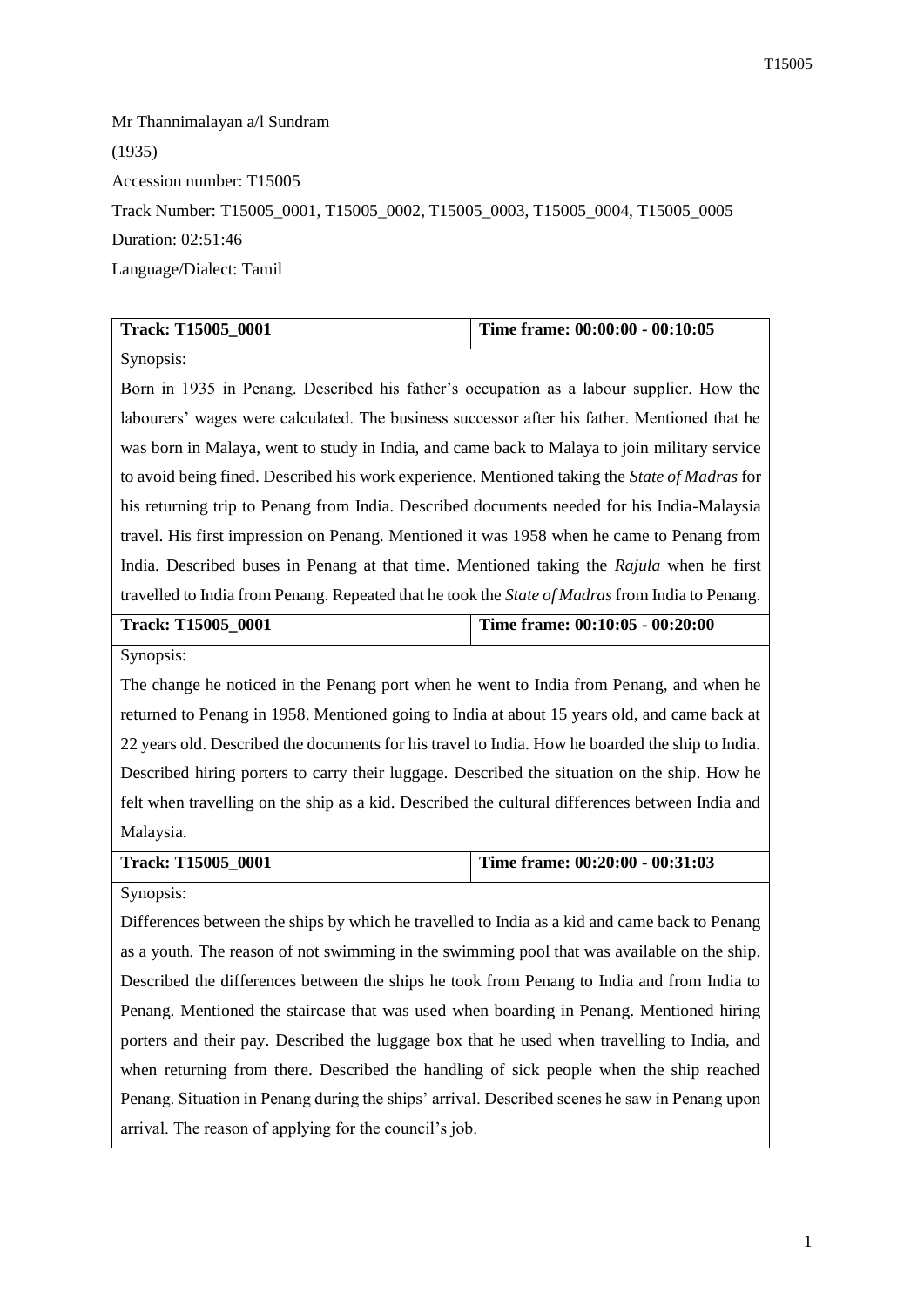| <b>Track: T15005 0002</b> | Time frame: $00:00:00 - 00:10:00$ |
|---------------------------|-----------------------------------|

#### Synopsis:

Continued with the reason of applying for the council's job. Described the process of job application to the council. Started working for the council in 1966 and retired in 1990. His starting salary and ending salary. Described how he was helped by Chooi Yew Choy (C. Y. Choy), the then mayor, and got the job as a conductor. The place where he reported to work. Described that each conductor would be given a number and they would work according to the assignment given. Described his trainer at the beginning of work. The work uniform. Mentioned coins must be handed over when finishing work. Training period. Uniform would be given only after the training period. Tailor of the uniform.

## **Track: T15005\_0002 Time frame: 00:10:00 - 00:20:00**

Synopsis:

His feelings during the first day of work. Described places where usually the crowd would gather, bus fares and his feelings. What he would do when he had no loose change on the bus. Described training provided by an experienced conductor. Elaborated on the daily routine. Gave examples of bus routes and fares. The conductor's role in charging extra when a passenger went beyond what they had paid. The checker's role. The importance of knowing the names of places in the Chinese language.

| <b>Track: T15005 0002</b> | Time frame: $00:20:00 - 00:31:03$ |
|---------------------------|-----------------------------------|
|                           |                                   |

Synopsis:

Gave examples of some of the Chinese names of certain places. How did people of different ethnic groups name certain places. The importance of knowing each section and the price. Bus fares from Jetty to heritage areas. Described feeling useful to have learnt names of places in different languages. Described crowded areas. Described common problems faced on the Acheen Street route during the haj season. Mentioned applying for the checker's job. Common problems faced on the bus.

| <b>Track: T15005 0003</b> | Time frame: 00:00:00 - 00:10:25 |
|---------------------------|---------------------------------|
| $S$ <i>vnopsis</i>        |                                 |

Synopsis:

Continued describing common problems faced on the bus. The work attitude when facing such problems. Described how politicians intervened in job promotion. Other responsibilities of a conductor besides collecting fares. Examples of bus routes and bus fares. How he memorized them when he first started working. His feelings when wearing the uniform. Mentioned that uniform was changed when he was about to retire. Described apparent temperature when the bus moved and when it did not. Mentioned buses he worked on were diesel buses. Tool that he used as a conductor. Described keeping a record for the work of the day.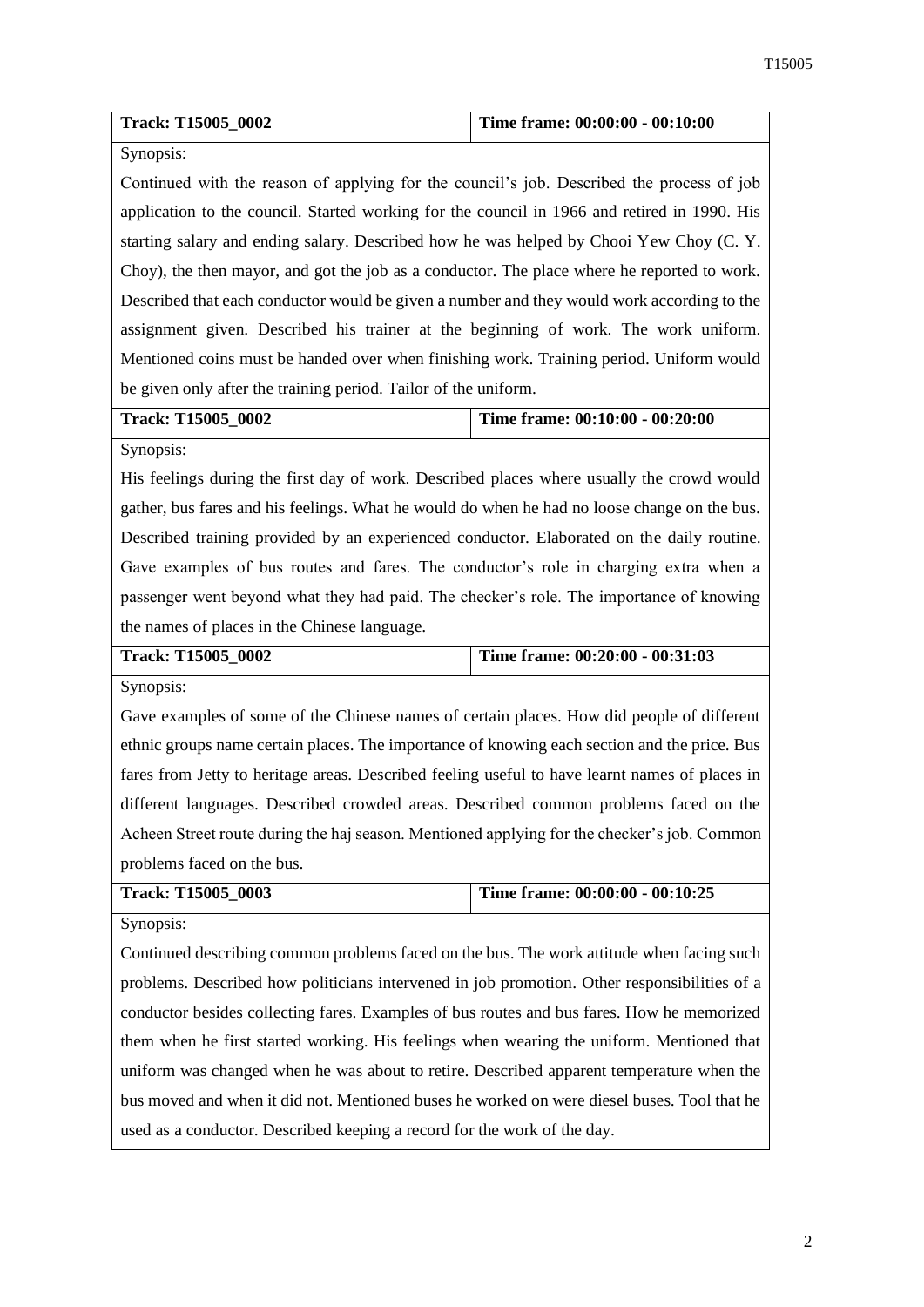| Track: T15005_0003                                                                             | Time frame: 00:10:25 - 00:20:11 |  |
|------------------------------------------------------------------------------------------------|---------------------------------|--|
| Synopsis:                                                                                      |                                 |  |
| What would happen if there was shortage of money. Loose change that he would bring to work     |                                 |  |
| each day. Where did he keep the coins. Places that he could get loose change. His office       |                                 |  |
| location. Described the work procedure after reporting to work in the morning. Mentioned       |                                 |  |
| staying in the office in Dato Keramat Road if finishing work at night. Transportation he used  |                                 |  |
| to go to work. Described the work procedure.                                                   |                                 |  |
| Track: T15005_0003                                                                             | Time frame: 00:20:11 - 00:30:20 |  |
| Synopsis:                                                                                      |                                 |  |
| Continued describing the work procedure. Work shifts available. Described the bus routes.      |                                 |  |
| Explained the work shifts. The bus routes that he had worked on. Described the bus numbers     |                                 |  |
| and their routes. Where usually he took breakfast.                                             |                                 |  |
| Track: T15005_0003                                                                             | Time frame: 00:30:20 - 00:38:45 |  |
| Synopsis:                                                                                      |                                 |  |
| Described the breakfast that he usually took. Mentioned replacing other conductors for         |                                 |  |
| seasonal ticket selling when it was needed. Explained what a seasonal ticket was. Mentioned    |                                 |  |
| that a public toilet would be built next to the bus stand and the office, and would be closed  |                                 |  |
| after office hour. Locations of the public toilets in town. How his lunch hour was decided.    |                                 |  |
| Where did he usually have lunch.                                                               |                                 |  |
| Track: T15005_0004                                                                             | Time frame: 00:00:00 - 00:10:00 |  |
| Synopsis:                                                                                      |                                 |  |
| The work procedure after finishing his duty. What to do when there was shortage of money.      |                                 |  |
| Explained why money shortage usually happened during festivals. How was assignation of         |                                 |  |
| workers being adjusted during Thaipusam. His attitude towards his job. His satisfaction at     |                                 |  |
| work. Described having a lump on his thigh and how he suffered for about a decade. Mentioned   |                                 |  |
| given light jobs because of his illness. His working hours after falling sick.                 |                                 |  |
| Track: T15005_0004                                                                             | Time frame: 00:10:00 - 00:20:41 |  |
| Synopsis:                                                                                      |                                 |  |
| Mentioned given only light jobs from 1971 to 1975 based on doctor's advice. Described          |                                 |  |
| working in the office when he was sick. Elaborated on his experience when working on bus       |                                 |  |
| number 8, a bus to Air Itam, also the last bus for people who wanted to catch up the train and |                                 |  |
| how they had helped the passengers. His after-work activities. Annual leaves. Described leaves |                                 |  |
| approval and work adjustment made by the council during festivals. Why he usually could not    |                                 |  |
| get leave during festivals. Mentioned being assigned to work on easy bus routes after falling  |                                 |  |
| sick. Gave examples of easy routes.                                                            |                                 |  |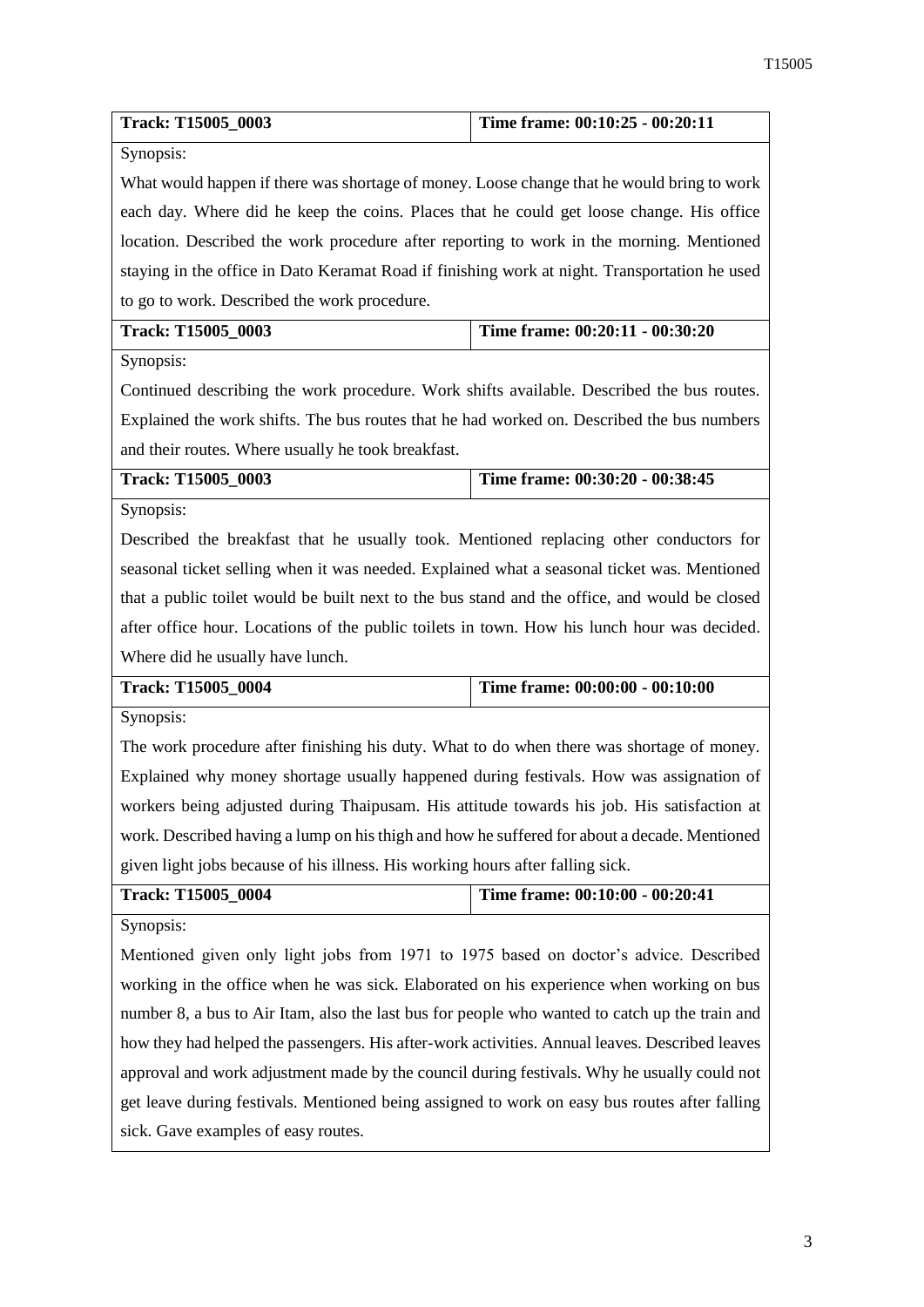| <b>Track: T15005 0004</b> | Time frame: $00:20:41 - 00:31:03$ |
|---------------------------|-----------------------------------|

# Synopsis:

Continued describing the easy routes. The toughest route for him. What he would do when some passengers did not have enough money to buy ticket. Mentioned the council's law on prohibiting people with disabilities or students from being driven away from the bus even if they had no money. Described an incident in which he accidentally stepped on a lady's feet when working on bus number 8. Described in details about an accident happened when he was working on bus number 8, in which the bus was knocked by a car from behind and how they dealt with it.

| Track: T15005 0005 |  |
|--------------------|--|

# **Time frame: 00:00:00 - 00:10:05**

#### Synopsis:

Continued with the accident that happened on bus number 8, the case eventually being brought to court. Described another accident happened in P. Ramlee Road in which the bus driver hit a motorbike. Described giving warning to passengers in areas where there were a lot of pickpockets. Described a passenger who said his/her belongings were stolen on the bus. Described the condition on the bus during festivals. Steps taken if the bus was too crowded. Mentioned managing the crowd on the bus. Some of the passengers' sitting habits. Described the change in passengers' culture that he noticed.

| <b>Track: T15005 0005</b> | Time frame: $00:10:05 - 00:20:02$ |
|---------------------------|-----------------------------------|
|                           |                                   |

Synopsis:

Described interacting with friends from different ethnic groups. Mentioned the names of some places in Chinese and Tamil. Why was Green Hall named as *uppu karai theru* in Tamil. Shared his experience about how would the Chinese call certain places. Mentioned stopping in Weld Quay to collect bus fares before proceeding to Acheen Streen during Hari Raya Haji. Prayers that he would recite in mind during work. Described a religious organization that he was involved in.

| <b>Track: T15005 0005</b> | Time frame: 00:20:02 - 00:30:38 |
|---------------------------|---------------------------------|
| Synopsis:                 |                                 |

Prayers that he would usually recite. Described the curfew period. Mentioned receiving an award for working during the curfew period. Prize given on his retirement. Mentioned working as a conductor for 24 years. His feelings working as a conductor.